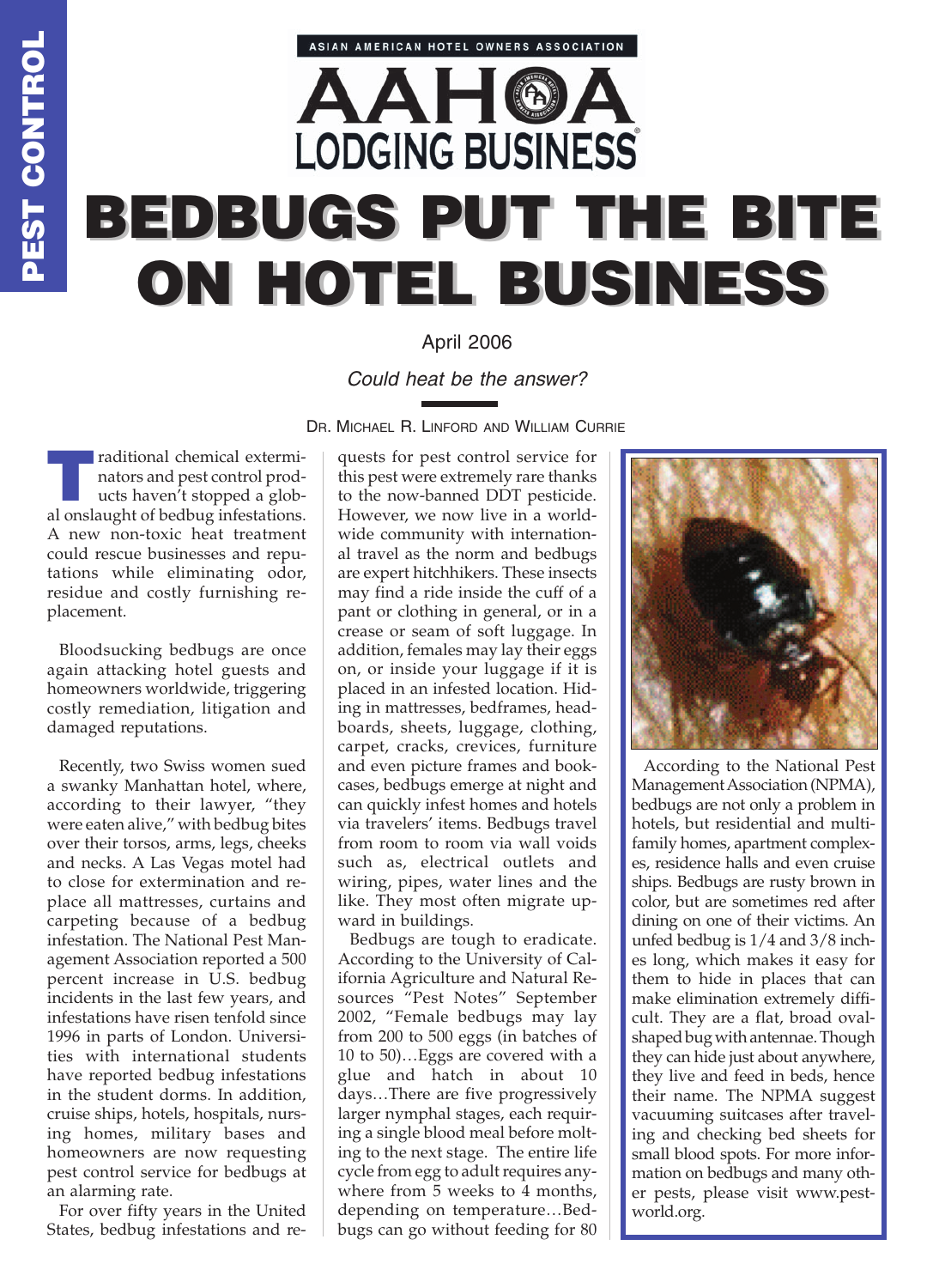

to 140 days…Adults have survived without food for as long as 550 days. A bedbug can take six times its weight in blood, and feeding can take 3 to 10 minutes. Adults live about 10 months and there can be up to 3 to 4 generations of bedbugs per year."

Bedbugs are equipped with piercing, sucking mouthparts, but are not considered to be disease carriers. The piercing mouthparts consist of two stylets. One stylet allows the bedbug to ingest blood from the host; through the other, saliva is injected into the feeding location. It is the saliva that can cause the familiar swelling and irritation on the outer skin of the host. In addition to humans, bedbugs are also known to live on animals like mice, birds, rats, rabbits and chickens.

Aside from being extremely contagious with the ability to quickly spread and contaminate rooms and businesses, individual reactions to their bite can range from the annoying to the extremely severe. Symptoms can include red spots, severe intense itching and sleepless nights. The bites can produce a hard, whitish swelling that can bleed and the resultant scratching can produce secondary infection. Severe infestations may result in over 100 bites per night. Blood loss in such cases can result in anemia in infants that suffer from severe exposure.

Though once controlled with broad-spectrum pesticides like DDT, the insects are tough to eliminate with today's targeted pesticides. Spraying and dusting with pesticidal chemicals into every crack and crevice has raised concerns of exposure.

Fortunately, a revolutionary pest eradication treatment called ThermaPureHeat is proving to be a fast, non-chemical, non-toxic cure to bedbug infestations without residue, odor, or the need for replacing costly furnishings. The

process uses super-heated, dehumidified air to eliminate insect infestations as well as disinfect, decontaminate and dry out buildings in much the same way heat is used to pasteurize milk and kill bacteria in wine. The process has been used in thousands of insect-eradication projects from Hawaii to California, from to Texas to Florida, from New York to Puerto Rico.

Entomologists at the University of California, Riverside; University of California, Berkeley; University of Hawaii; University of Florida and others have independently tested the process. Dr. Vernard Lewis of UC Berkeley conducted testing on behalf of the State of California for a 5-year period and found the process to be fully efficacious in the eradication of drywood termites in phase two, and the only non-chemical alternative to structural fumigation. The ThermaPureHeat process is also effective in eradicating all metamorphic stages of an insect, including egg, larva, pupa and adult.

Research determined that air must be heated and circulating and that temperatures of 140 degrees Fahrenheit for 3 to 4 hours or more was required in order to heat the infested area to lethal temperatures for insects. While laboratory testing confirmed that insects cannot survive 120 degrees Fahrenheit for an hour or less, experimentation revealed that higher temperatures were required to heat the building materials, furnishings, cracks and crevices, as well as wall voids to lethal levels.

"The ThermaPure process completely rids the room not only of bedbugs, but also of any other infestation, odors or moisture issues as well," says Scott Birchell, owner of CenCal, an exterminator specializing in non-toxic ThermaPureHeat treatments.

This process, which injects superheated air into the affected space, raises the temperature of a room or entire structure up to a sauna-like 140º F to 160º F for several hours. The heat effectively destroys the insects, which won't develop a resistance to it as they do to chemicals.

"The room can be treated with everything in place and it will kill the bedbugs wherever they may be hiding — bedding, mattresses, carpet, furniture, or even deep in cracks and crevices," says Birchell.

Special difficulties that hotels, motels and multiple units face with respect to bedbugs are significant. If a guest is exposed to pesticide residue and gets sick, the person may sue. If the inhabitant is bitten several times, the result may be the same, as was the case when a couple on a cruise ship cabin received over 100 blood meal wounds and sued. If the facility has to close down in order to fumigate an entire structure, the loss of revenue can be substantial.

We already know that bedbugs can be found inside books, like phonebooks or in bookcases. Even by atomizing pesticides, it is unlikely to penetrate the pages of books in a drawer or tightly fitted on a bookshelf. A residual dust will not work in any visible area where a guest eats or sleeps. Even then, a desiccant dust is very slow acting over a period of two to three months. This would allow bedbugs to exist within a given habitation over a long a period of time. Even with low odor pesticides, persons with a sensitive sense of smell will detect the unmistakable bug-spray odor. If bedding is being changed from room to room, bedbugs may hitch a ride from one room to the next before the maid deposits the infested bedding into the laundry room. In fact, the bedbug may hitch a ride on the clothing of the maid.

The ThermaPureHeat process is lethal to the bedbugs without having to use pesticides of any kind. Doctors have prescribed the process for asthma patients to purify and